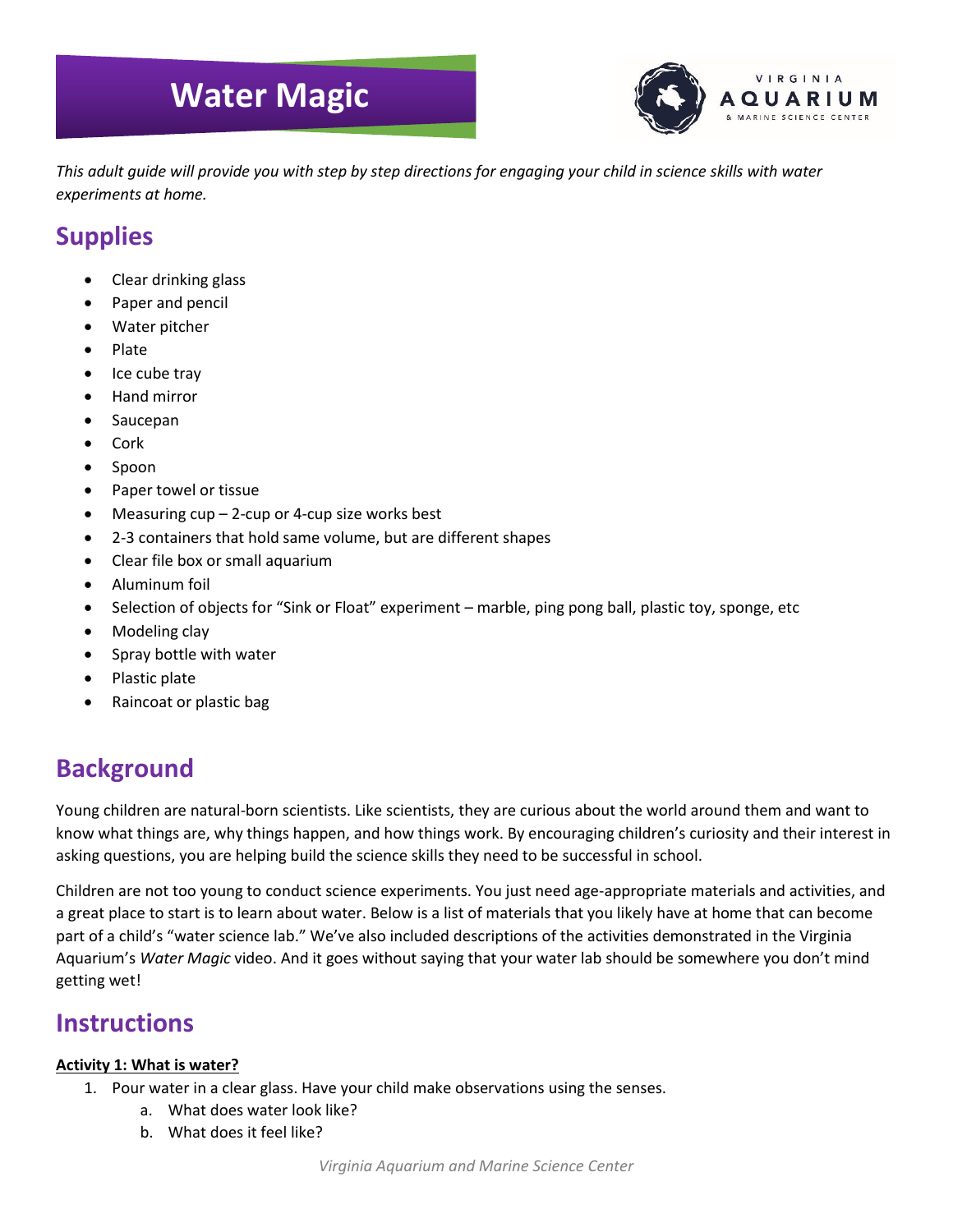- c. Does it have a smell?
- d. Does it make noise?
- e. What does it taste like?

**NOTE:** *This is a great time to explain that we don't taste or touch things in the lab or out in nature unless we know it is safe to do.*

### **Extension**

Do the same activity with other liquids you have at home (soda, cooking oil, molasses). Compare and contrast with water.

#### **Activity 2: What is water made of?**

Water is composed of two hydrogen atoms and one oxygen atom. Atoms are the very tiny parts that all things are made of. When different atoms combine, the result is a molecule

- 1. Have your child draw a big circle on piece of paper and write the letter O in the middle. That's the oxygen atom.
- 2. Next, draw two circles at the top of the oxygen atom as if they were ears, and write the letter H in the middle of each. Those are the hydrogen atoms.
- 3. Ask your child what cartoon character the drawing looks like. An easy way for your child to remember what water is made of is that hydrogen and oxygen combine to form a molecule that looks like a very famous mouse!

#### **Activity 3: Why is water wet?**

At room temperature, water is in its liquid phase. The atoms and molecules are loosely joined, which allows water to flow.

- 1. Using the pitcher, allow your child to pour water into the sink and then into a glass. Does water have a shape?
- 2. Take the pitcher outside and pour water on the driveway of sidewalk. What does the water do once it's on the ground?

Water has three phases – liquid, solid, and gas. The solid phase is ice, and the gas phase is water vapor. To change water into solid ice, we drop the temperature to 32°F. To change water into a gas called water vapor, we raise the temperature to 100°F.

- 3. Place a few ice cubes on a plate and ask your child to examine it. Does it have a shape and why? What does it feel like?
- 4. Ask your child what happens when the ice cube is squeezed in the hand over the plate. Why does your hand melt the cube?
- 5. Put a cube in a glass of water. Does it sink or float?
- 6. Fill the ice cube tray or other small container with water. Observe where the water level is in the tray or the container before putting it in the freezer. Later, when you remove the tray or container, look at level of the ice. Is it higher or lower than where the water level was before freezing? A unique feature of water is that its structure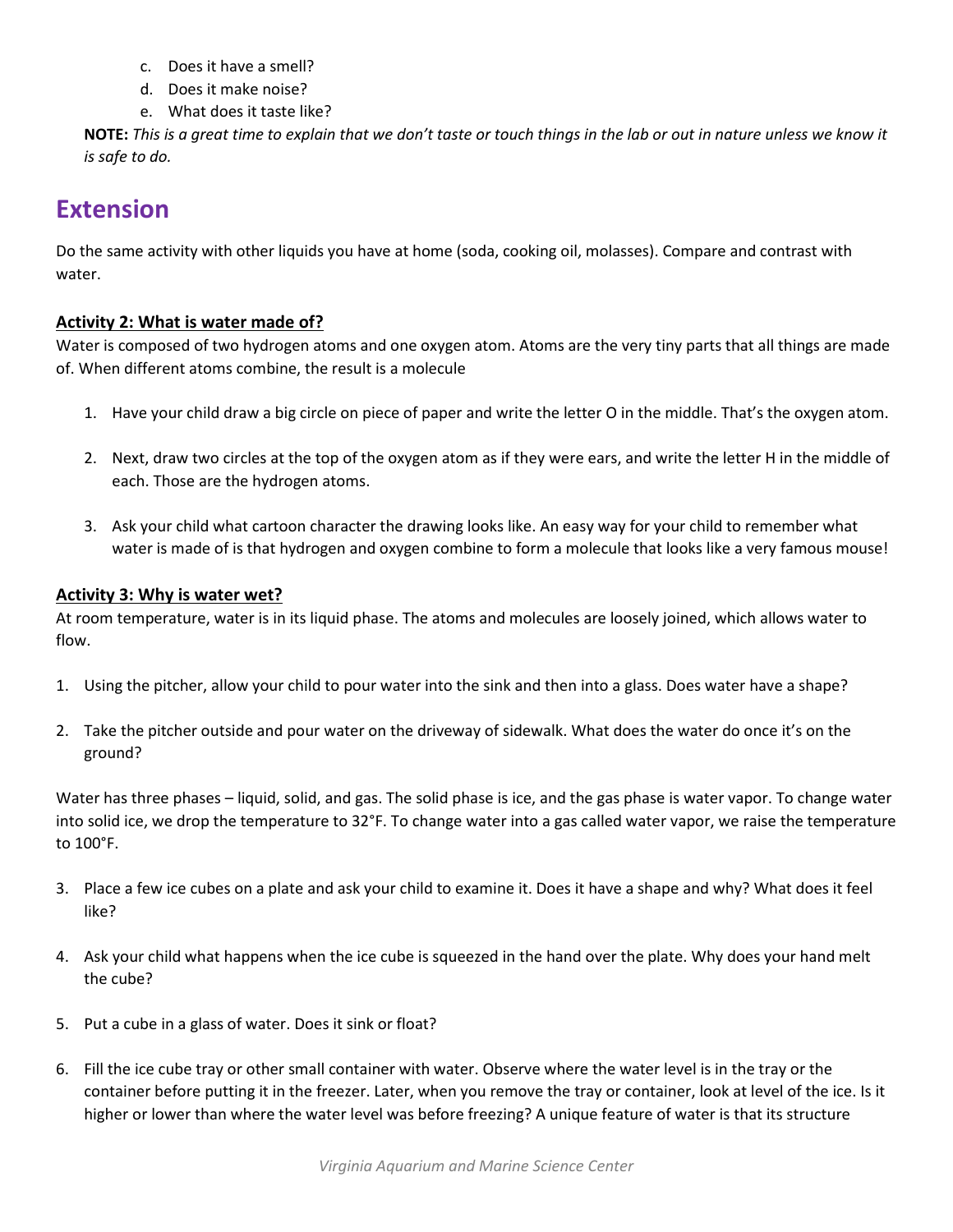expands when frozen into ice, making it less dense than water. That's why ice floats and why the water in the tray expanded to a larger size once frozen.

- 7. Put 2-3 cups of water in a small saucepan and place on the stove. Bring to a boil. As the water heats up, what do you see coming out of the pot? Hold the mirror above the steam to catch the water vapor and let your child examine it. What does it feel like? What happens to it? **NOTE**: *Make sure your young scientist observes the boiling water from a safe distance.*
- 8. Have your child hold the mirror close to the face and breathe on it. What do you see? Does it look like the steam you caught on the mirror? We have water in our bodies and release water vapor when we exhale.

#### **Activity 4: What's in the glass?**

If you ask a child what's in an empty glass, the answer likely will be "nothing," but we know that air fills spaces, even if we can't see it.

- 1. Fill the clear file box or small aquarium about 2/3 full of water. Take a clear and dry glass and ask your child what's in the glass. Now ball up a dry paper towel or tissue and place it in the bottom of a clear and dry glass. Make sure the paper does not fall out when the glass is turned upside down. Have your child hold the glass upside down over the water. Without tipping it to the side, push the upside-down glass in the water until it is completely submerged and then pull it out without tipping. With a dry hand, examine the paper. Is it wet or dry? What was inside the glass besides the paper?
- 2. Float a cork on the water in the container. Ask your child to sink the cork using air and the glass. The trick is to put the upside-down glass over the cork and push down. You'll see the water and cork with the air above as the glass is pushed under.

#### **Activity 5: Can water bend a spoon?**

When light passes from air into water, it bends or refracts. When we look at an object that is partly in air and partly in water, it appears to be bent or broken at the air-water boundary due to light refraction.

1. Fill a clear glass half full of water. Have your child place a spoon in the glass. What do you notice about the spoon? Pull the spoon out and then put it back? Do you notice the same bend in the spoon? Test another object such as a pencil.

#### **Activity 6: Which container holds more water?**

Children tend to think that taller containers hold more than shorter ones. This activity will help them learn that volume – how much water a container will hold - is not directly related to the container's height.

- 1. Find three containers of different heights that are the same volume. Food storage containers are good for this activity, as there are many that are 2-3 cup capacity.
- 2. To start the activity, fill a pitcher or large measuring cup with the volume of water that will fill each container.
- 3. Ask the child if all the containers will hold the same amount of water, and then let the child start the test by pouring the water into one container.
- 4. Continue by pouring the water from one container to the next.